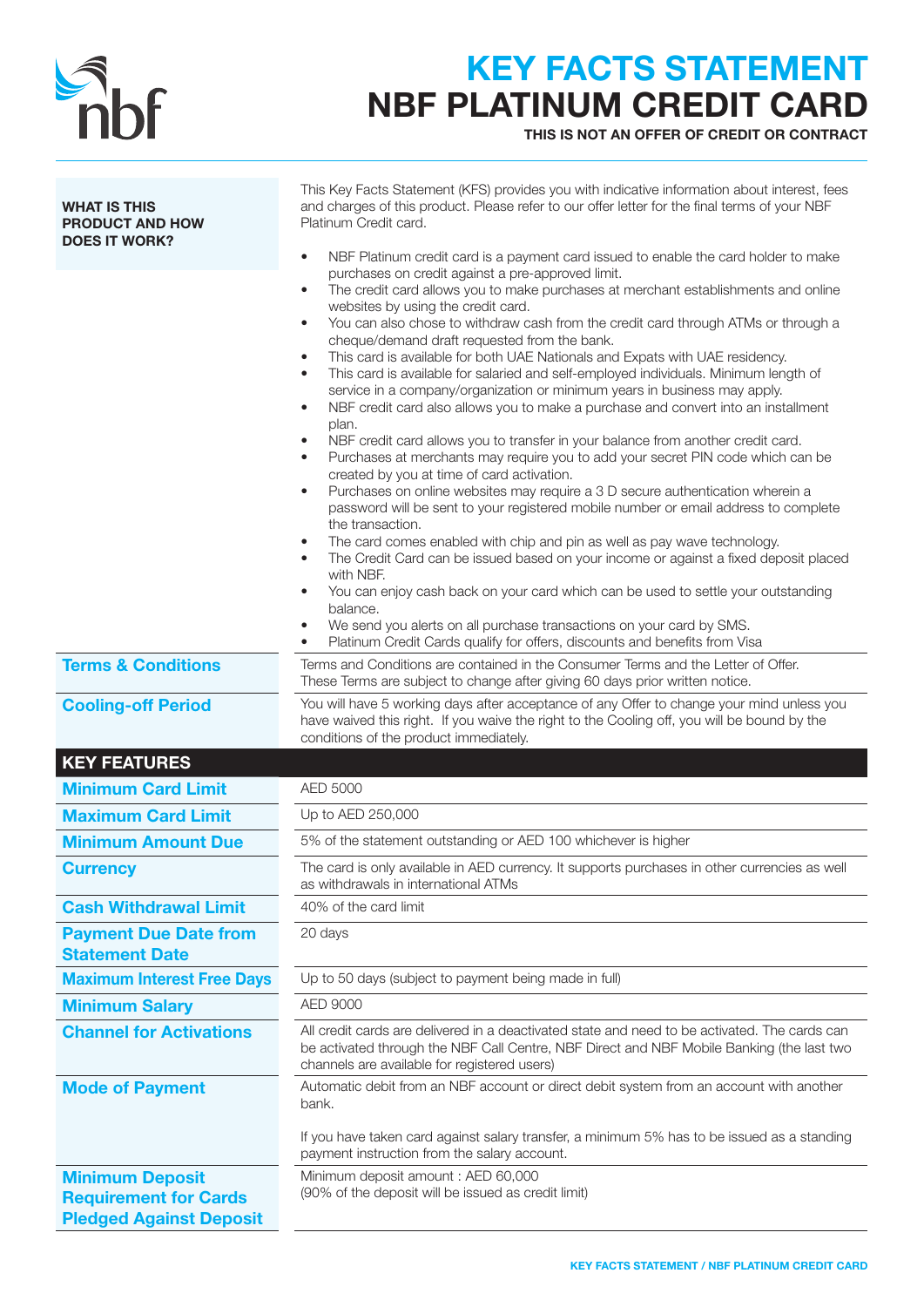| <b>Collateral/s</b>                                                         | Signed and Undated cheque for 120% of the Limit.                                                                                                                                                                                                                                                                                                                                                                                                                                                                                                                                                                                                 |                                                                                          |  |  |
|-----------------------------------------------------------------------------|--------------------------------------------------------------------------------------------------------------------------------------------------------------------------------------------------------------------------------------------------------------------------------------------------------------------------------------------------------------------------------------------------------------------------------------------------------------------------------------------------------------------------------------------------------------------------------------------------------------------------------------------------|------------------------------------------------------------------------------------------|--|--|
| <b>Interest Rate Calculations</b>                                           | Interest is calculated on the daily balance.<br>Interest accrues on new purchase transactions but is deferred in the current billing cycle. It is<br>waived in the next billing cycle if the opening balance is paid in full by the expiration of grace<br>days.                                                                                                                                                                                                                                                                                                                                                                                 |                                                                                          |  |  |
|                                                                             |                                                                                                                                                                                                                                                                                                                                                                                                                                                                                                                                                                                                                                                  |                                                                                          |  |  |
|                                                                             | Example: A statement dated 15th March 2021 with 20 grace days has an opening balance of<br>zero, and a closing balance of AED 5,500.00, and the accrued interest of AED 8.05 is<br>deferred. The opening balance for the March cycle is AED 5,500.00. If the customer pays<br>AED 5,500.00 before the expiration of grace days (4th April), the AED 8.05 is waived and the<br>interest that accrued over the grace days of AED 91.30 is waived. If the beginning balance is<br>paid after 4th April, the AED 8.05 plus the AED 91.30 is billed on the next cycle commencing<br>15th April and interest continues to accrue on the daily balance. |                                                                                          |  |  |
|                                                                             | Interest on cash advances is unconditional and it accrues and is charged even if the account<br>is paid in full in the current billing cycle.                                                                                                                                                                                                                                                                                                                                                                                                                                                                                                    |                                                                                          |  |  |
| <b>Card Cashback</b>                                                        | on domestic spends.                                                                                                                                                                                                                                                                                                                                                                                                                                                                                                                                                                                                                              | Cashback rates depend on the spend rate in the relevant month. Up to 2% cashback applies |  |  |
|                                                                             | <b>SPENDING RANGE (AED)</b>                                                                                                                                                                                                                                                                                                                                                                                                                                                                                                                                                                                                                      | <b>CASHBACK REWARD (Domestic)</b>                                                        |  |  |
|                                                                             | 0 to 9,999                                                                                                                                                                                                                                                                                                                                                                                                                                                                                                                                                                                                                                       | 1%                                                                                       |  |  |
|                                                                             | 10,000 to 19,999                                                                                                                                                                                                                                                                                                                                                                                                                                                                                                                                                                                                                                 | 1.50%                                                                                    |  |  |
|                                                                             | Above 20,000                                                                                                                                                                                                                                                                                                                                                                                                                                                                                                                                                                                                                                     | 2%                                                                                       |  |  |
|                                                                             | Cashback expires after two years from accrual<br>Cashback can be redeemed through IVR and through NBF Direct and Mobile Banking<br>website.                                                                                                                                                                                                                                                                                                                                                                                                                                                                                                      | Full details of the cashback program and other terms and conditions are available on our |  |  |
| <b>Easy Payment Plan</b>                                                    | The EPP charges are noted below.                                                                                                                                                                                                                                                                                                                                                                                                                                                                                                                                                                                                                 | You can convert any purchase on the card into an installment from 3 months to 12 months. |  |  |
| <b>ATM Withdrawals</b>                                                      | Cash advance fees apply and interest accrues immediately.                                                                                                                                                                                                                                                                                                                                                                                                                                                                                                                                                                                        | Cash can be withdrawn from any ATM up to the allowed cash limit at applicable charges.   |  |  |
| <b>Mode of Access</b>                                                       | The card details can be accessed through a monthly statement as well as NBF Call Centre,<br>NBF Direct and Mobile Banking.                                                                                                                                                                                                                                                                                                                                                                                                                                                                                                                       |                                                                                          |  |  |
| <b>Limitations</b>                                                          | This product is not available for students, housewives, people who receive salary in cash or<br>have a salary only linked to commission.<br>Available only to successful applicants who meet our credit criteria and terms and conditions<br>apply.                                                                                                                                                                                                                                                                                                                                                                                              |                                                                                          |  |  |
| <b>WHAT ARE THE FEES AND CHARGES?</b>                                       |                                                                                                                                                                                                                                                                                                                                                                                                                                                                                                                                                                                                                                                  |                                                                                          |  |  |
| <b>Limitations</b>                                                          | Lifetime free                                                                                                                                                                                                                                                                                                                                                                                                                                                                                                                                                                                                                                    |                                                                                          |  |  |
| <b>Supplementary Card</b>                                                   | 3 free supplementary cards. AED 250 from the fourth cards onwards                                                                                                                                                                                                                                                                                                                                                                                                                                                                                                                                                                                |                                                                                          |  |  |
| <b>Interest Rate</b>                                                        | 2.99% per month                                                                                                                                                                                                                                                                                                                                                                                                                                                                                                                                                                                                                                  |                                                                                          |  |  |
| <b>Card Advance Fee</b>                                                     | 4% of cash advance amount or AED 50 whichever is higher.                                                                                                                                                                                                                                                                                                                                                                                                                                                                                                                                                                                         |                                                                                          |  |  |
| <b>Card Replacement Fee</b>                                                 | AED 75                                                                                                                                                                                                                                                                                                                                                                                                                                                                                                                                                                                                                                           |                                                                                          |  |  |
| <b>Duplicate Statement</b>                                                  | AED 45                                                                                                                                                                                                                                                                                                                                                                                                                                                                                                                                                                                                                                           |                                                                                          |  |  |
| <b>Over Limit Fee</b>                                                       | <b>AED 125</b>                                                                                                                                                                                                                                                                                                                                                                                                                                                                                                                                                                                                                                   |                                                                                          |  |  |
| <b>Late Payment Fee</b>                                                     | <b>AED 230</b>                                                                                                                                                                                                                                                                                                                                                                                                                                                                                                                                                                                                                                   |                                                                                          |  |  |
| <b>Processing Fee for</b><br><b>Foreign Currency</b><br><b>Transactions</b> | 2.5%                                                                                                                                                                                                                                                                                                                                                                                                                                                                                                                                                                                                                                             |                                                                                          |  |  |
| <b>EPP Charges</b>                                                          | 0% interest installment plan for 3 months<br>1.1% interest per month for 6 and 12 months<br>Early settlement outside the EPP terms will incur Foreclosure fee AED 50 per plan with a<br>maximum charge of AED 200.<br>Transactions can be converted into EPP within 45 days from the purchase date.<br>Minimum amount of AED 500 is applicable for 3 months EPP and AED 1000 for above 3<br>months.<br>Maximum amount of AED 100,000 is applicable for 3 months EPP and AED 125,000 for<br>above 3 months.                                                                                                                                       |                                                                                          |  |  |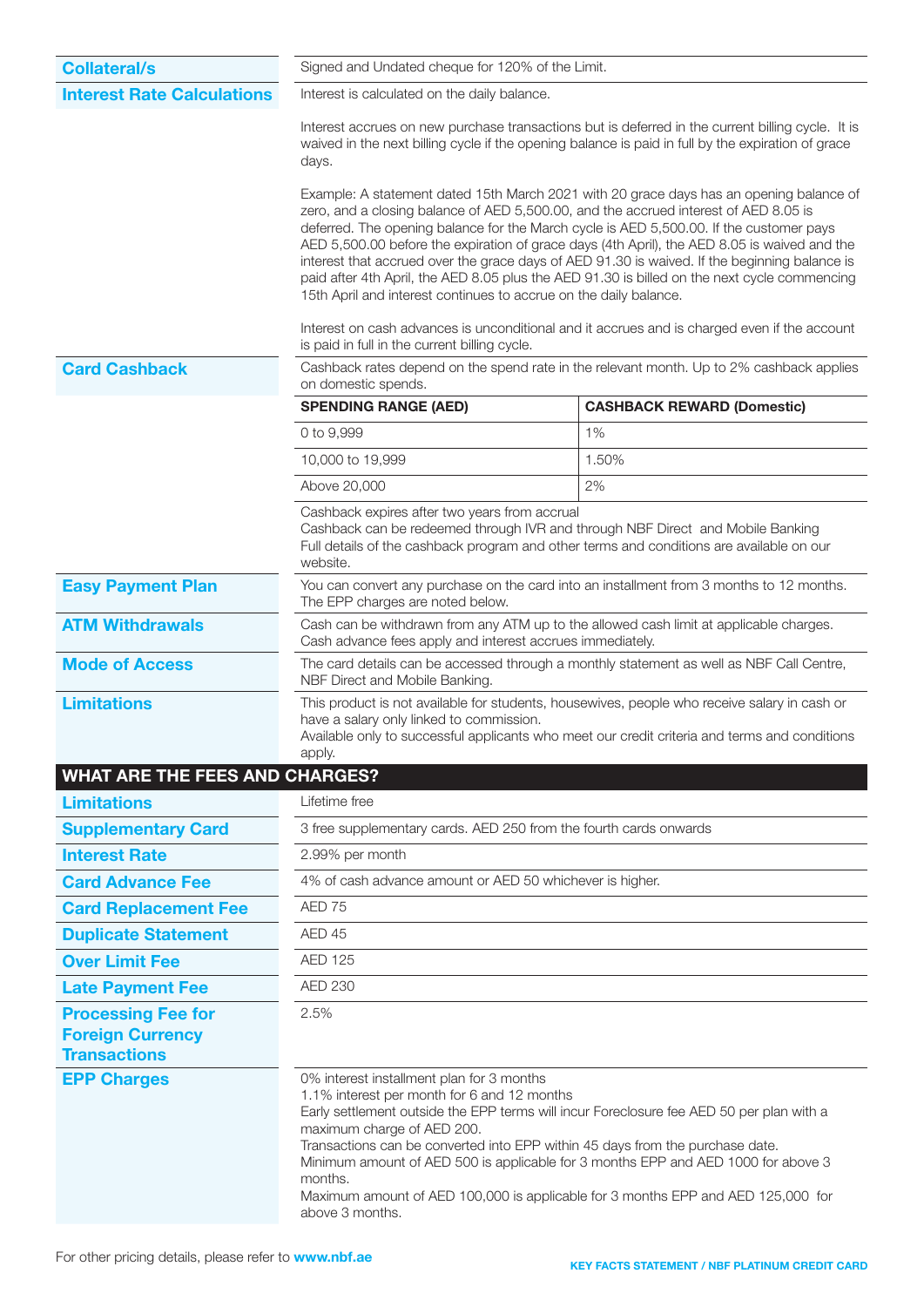## KEY OBLIGATIONS

|                | <b>NET OPLIGATIONS</b>                                                                                                                                                                                                                                                                                                                                      |
|----------------|-------------------------------------------------------------------------------------------------------------------------------------------------------------------------------------------------------------------------------------------------------------------------------------------------------------------------------------------------------------|
| $\mathbf{1}$ . | You need to pay at least the minimum amount by the due date.                                                                                                                                                                                                                                                                                                |
| 2.             | If you have given a standing instruction on NBF account or through DDS, in order for the monthly payment to be considered<br>on time, please ensure that the account nominated for payment is funded at least one (1) working day prior to the due date to<br>avoid late payment charges. This is also applicable in case your due date falls on a holiday. |
| 3.             | You must ensure all information provided is correct and up-to-date.                                                                                                                                                                                                                                                                                         |
| 4.             | Any changes in your income or personal circumstances must be advised to us                                                                                                                                                                                                                                                                                  |
| 5.             | The credit card will have a specified limit which cannot be exceeded. Any transaction resulting in the limit being exceeded may<br>be rejected and may incur fees.                                                                                                                                                                                          |
| 6.             | Never share any information related to your credit card for the safety of your funds. The credit card details, PIN and any other<br>identity details are secret and must not be shared with anyone.                                                                                                                                                         |
| 7.             | In case of any change in your KYC details, please inform the bank so your account is updated and transactions are not disrupted                                                                                                                                                                                                                             |
| 8.             | Please check the schedule of charges before any transaction to avoid dispute in charges levied                                                                                                                                                                                                                                                              |
| 9.             | Please note the cut off time for all transactions to avoid any delay in processing of your transactions. There are also transaction<br>limits applicable on online channels and once utilized, the service will not be available till next day.                                                                                                             |
| 10.            | Payments made online using the Credit Card are available using 3D security and will require an OTP delivered using SMS and<br>email. Never share the OTP anyone and only utilize it for valid purchases made by you. If you disclose the OTP to anyone, the<br>transaction will be your responsibility and cannot be recovered.                             |
| 11.            | You should carefully check the transactions in the Statement and any error or discrepancy must be notified in writing to the<br>Bank within (15) fifteen days from the date on which the Statement is sent to the Customer's address as entered in the Bank's<br>records. If you gives no notice, the Statement will be deemed to be correct.               |
| 12.            | Any transaction dispute should be reported to bank immediately through our Call Centre on 8008NBF(623) 24 hours a day.                                                                                                                                                                                                                                      |
| 13.            | If any unauthorized transactions are alerted to you, you should inform us on this number immediately and request a block on the<br>card.                                                                                                                                                                                                                    |
| 14.            | You must immediately advise us if your card is lost or stolen by calling the Call Centre. You will remain liable for transactions on<br>your card until it has been reported.                                                                                                                                                                               |
| 15.            | The card should be used for individual transactions only. Usage of card for commercial purposes may result is blocking and<br>closure of cards.                                                                                                                                                                                                             |
| 16.            | Payment of card through sources which are not authenticated or which appear suspicious may also result in blocking and closure<br>of cards.                                                                                                                                                                                                                 |
| 17.            | Payment into the card account to maintain a credit balance may result in blocking and closure of cards.                                                                                                                                                                                                                                                     |
| 18.            | All terms and conditions related to discounts /offers on card should be checked before availing the offer to avoid disputes later.                                                                                                                                                                                                                          |
|                |                                                                                                                                                                                                                                                                                                                                                             |

|                | <b>WARNINGS</b>                                                                                                                                                                                                                                                                                                                |  |  |
|----------------|--------------------------------------------------------------------------------------------------------------------------------------------------------------------------------------------------------------------------------------------------------------------------------------------------------------------------------|--|--|
| 1.             | If you make only the minimum repayment/payment each period, you will pay more in interest/profit/fees and it will take you<br>longer to pay off your outstanding balance.                                                                                                                                                      |  |  |
| 2.             | If you do not keep up with the monthly repayments, your card may be blocked. If the failure to make the required payments<br>continues, we may demand the amount outstanding in full and enforce collateral. The Security Cheque will be presented for<br>payment and legal action will be taken if the cheque is not honored. |  |  |
| 3.             | You may to have pay penalties if you make late payments including late payment fees and additional interest.                                                                                                                                                                                                                   |  |  |
| 4.             | You may get a negative rating in credit reports if you make late payments                                                                                                                                                                                                                                                      |  |  |
| 5.             | If you share or lose confidentiality of the personal details linked to your credit card, you may be exposing yourself to fraudulent<br>attack which may result is loss of funds from your account. Never share these details.                                                                                                  |  |  |
| 6.             | For online purchases secured by 3D Secure technology, you will receive an OTP by SMS and email. Do not share the OTP<br>with anyone. If you share the OTP, you will be liable for the transaction as an authorized transaction. No charge back will be<br>available to you.                                                    |  |  |
| 7 <sub>1</sub> | If your KYC details are not updated with the bank, your card may be closed. In such instances any standing instructions on card<br>will not be executed.                                                                                                                                                                       |  |  |
| 8.             | In case you forget your password or PIN, access to your account will be disabled.                                                                                                                                                                                                                                              |  |  |
| 9.             | The General Terms and Conditions contained in the Consumer Terms governing credit card provided by us are subject to<br>change from time to time. We will inform customers of any changes with the required notice and will publish the revised Terms<br>and Conditions on the website and other platforms for reference       |  |  |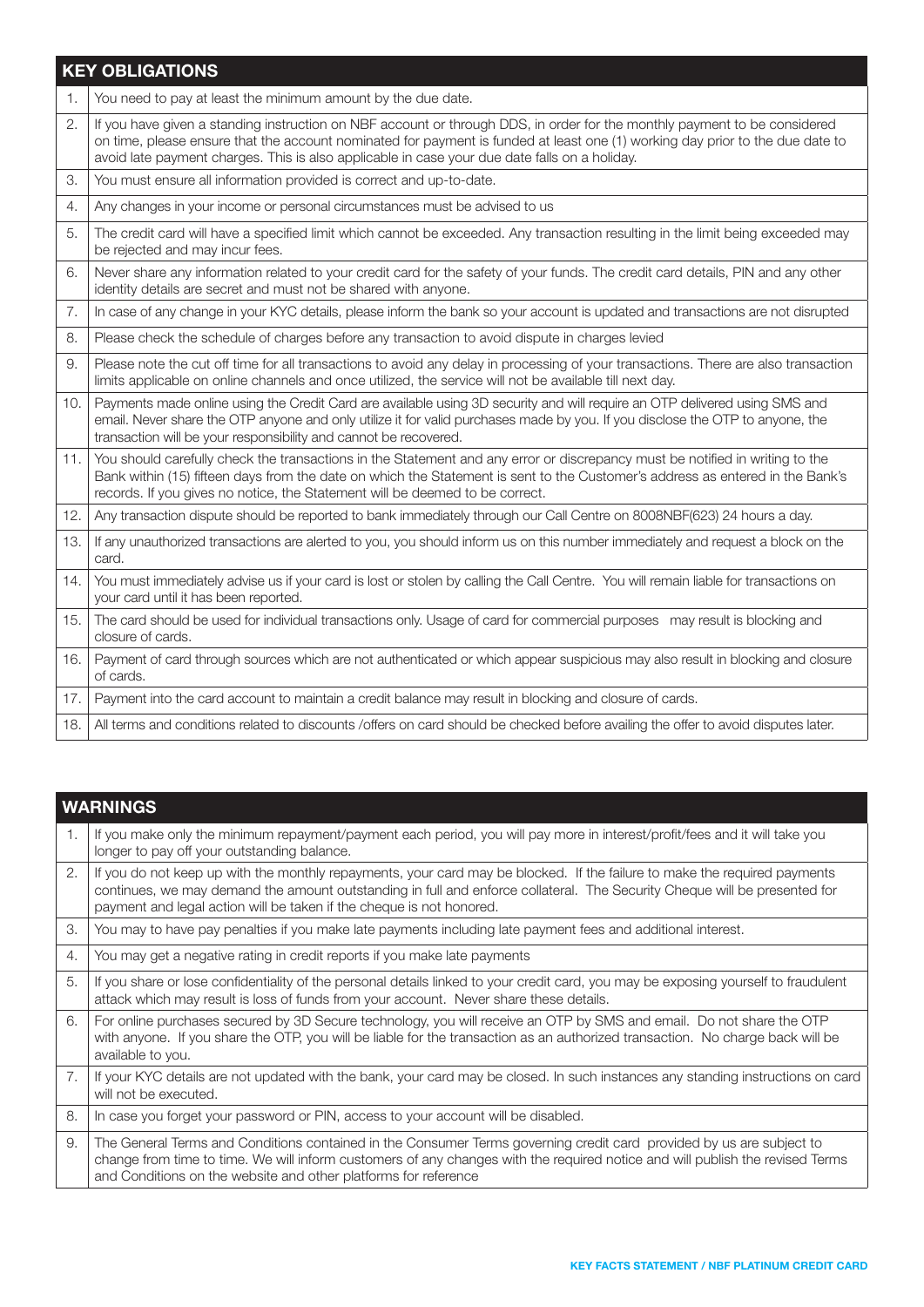### HAVE A COMPLAINT OR QUERY?

Do not hesitate to reach out to National Bank of Fujairah through the following channels:

### Call Centre: 8008NBF(623)

Address: Your nearest NBF Branch, please [click here](https://nbf.ae/en/contact/locations) for the location.

We will seek to address your complaint within two clear business days of receipt and advise if this time is not able to be met.

Full details of how we address your complaints is contained in our Customer Charter published on our website.

Customer Name

I confirm receipt of this Key Fact Statement.

Customer Signature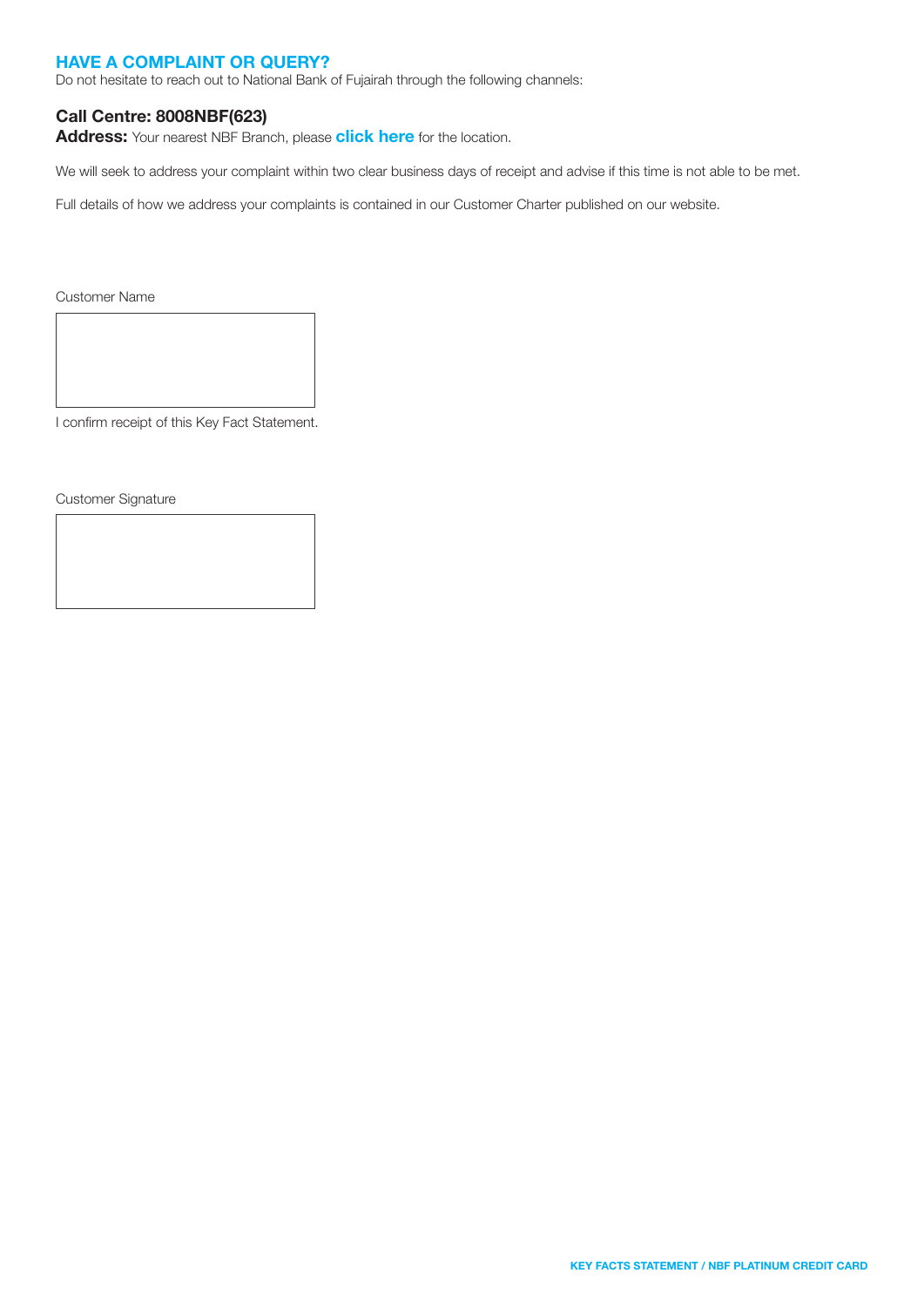# **بيان الحقائق الرئيسية ً البطاقة االئتمانية البالتينية من بنك الفجيرة الوطني**

Shif

هذا ليس عرضاً أو ائتماناً أو عقداً

| ما هو هذا المنتج<br>وما هي آلية عمله؟      | على الرغم من أنِ بيان الحقائق الرئيسية هذا يوفر لك معلومات إرشادية تتمحور حول الفوائد والرسوم والتكاليف الخاصة<br>بهذا المنتج، إلا أنه يتعين عليك الرجوع إلى خطاب العرض الخاص بنا للاطلاع على أحدث نسخة من الشروط والأحكام<br>المتعلقة بالبطاقة الائتمانية البلاتينية من بنك الفجيرة الوطني والخاصة بك.                                                                                                                                                                                                                                                                                                                                  |
|--------------------------------------------|------------------------------------------------------------------------------------------------------------------------------------------------------------------------------------------------------------------------------------------------------------------------------------------------------------------------------------------------------------------------------------------------------------------------------------------------------------------------------------------------------------------------------------------------------------------------------------------------------------------------------------------|
|                                            | البطاقة الائتمانية البلاتينية من بنك الفجيرة الوطني هي بطاقة دفع تم إصدارها لتمكين حاملها من إجراء عمليات<br>شراء ائتمانية وفق حدود ائتمانية محددة مسبقًا.                                                                                                                                                                                                                                                                                                                                                                                                                                                                               |
|                                            | يمكنك ومن خلالٌ هذه البطاقة الائتمانية القيام بمختلف عمليات الشراء، سواء من المتاجر، أو المحال التجارية، أو<br>المواقع الإلكترونية.                                                                                                                                                                                                                                                                                                                                                                                                                                                                                                      |
|                                            | يمكنك أيضًا سحب النقود من البطاقة الائتمانية عبر أجهزة الصراف الآلي، أو من خلال شيك / كمبيالة تحت<br>الطلب يتم طلبه/طلبها من البنك.                                                                                                                                                                                                                                                                                                                                                                                                                                                                                                      |
|                                            | هذه البطاقة متاحة لمواطني دولة الإمارات والوافدين المقيمين في دولة الإمارات العربية المتحدة على حد سواء.<br>هذه البطاقة متاحة لكل من الموظفين وأصحاب الأعمال الحرة على السواء. قد يتم تطبيق الحد الأدنى لسنوات<br>الخدمة في شركة / مؤسسة ما، أو الحد الأدنى من سنوات العمل.<br>تسمح لكَ بطاقة بنك الفجيرة الائتمانية أيضًا بالشراء والتحويل إلى خطة التقسيط.<br>تسمحٌ لك بطاقة بنك الفجيرة الائتمانية هذه بتحويل رصيدك، العائد إلى بطاقة ائتمانية أخرى، إليها.<br>قد تتطلب عمليات الشراء من بعض المتاجر إدخال رمز التعريف الشخصي الخاص بك، والذي يمكنك اختياره                                                                           |
|                                            | واعتماده عند تفعيل البطاقة.<br>قد تخضع عمليات الشراء عبر المواقع الإلكترونية إلى نظام المصادقة ثلاثية الأبعاد الآمن، حيث يتم إرسال<br>كلمة مرور إلى رقم هاتفك المحمول المسجل لدى البنك، أو إلى عنوان بريدك الإلكتروني لإكمال المعاملة.<br>البطاقة مزودة بتقنية الشريحة والرقم السري ونظام الدفع عن طريق اللمس.<br>يمكن إصدار البطاقة الائتمانية بناء على دخلك، أو بموجب وديعة ثابتة لدى بنك الفجيرة الوطني.<br>يمكنك التمتع باسترداد نقدي على بطاقتك يمكن استخدامه في تسديد المستحقات المترتبة عليك في هذا الإطار.<br>ستقوم بإرسال إشعارات حول جميع عمليات الشراء التي تجرى عادة باستخدام بطاقتك، وذلك عن طريقٌ خدمة<br>الرسائل القصيرة. |
|                                            | البطاقة الائتمانية البلاتينية من بنك الفجيرة الوطني مؤهلة للاستفادة من مختلف العروض والخصومات والمزايا<br>$\bullet$<br>الأخرى المتاحة من فيزا.                                                                                                                                                                                                                                                                                                                                                                                                                                                                                           |
| الشروط والأحكام                            | ترد الشروط والأحكام في كل من شروط المستهلك وخطاب العرض.                                                                                                                                                                                                                                                                                                                                                                                                                                                                                                                                                                                  |
|                                            | تخضع هذه الشروط والأحكام للتغيير من وقت لآخر، على أن يتم إرسال إشعار خطي بهذا الصدد قبل 60 يومًا من تاريخ<br>البدء بوضع تلك التغييرات حيز التنفيذ.                                                                                                                                                                                                                                                                                                                                                                                                                                                                                       |
| فترة السماح                                | ستحظى بفترة سماح مدتها 5 أيام عمل يمكنك خلالها تغيير رأيك فيما يتعلق بأي عرض قمت بالموافقة عليه ما لم<br>تتنازل عن هذا الحق. وفي حال تم التنازل عن فترة السماح، فستكون ملزمًا، وبشكل آني، بالخضوع لكافة الأحكام الواردة<br>في شروط المنتج ذي الصلة.                                                                                                                                                                                                                                                                                                                                                                                      |
| المزايا الرئيسية                           |                                                                                                                                                                                                                                                                                                                                                                                                                                                                                                                                                                                                                                          |
| الحد الأدنى للبطاقة                        | 5,000 درهم                                                                                                                                                                                                                                                                                                                                                                                                                                                                                                                                                                                                                               |
| الحد الأقصى للبطاقة                        | ما يصل إلى 250,000 درهم                                                                                                                                                                                                                                                                                                                                                                                                                                                                                                                                                                                                                  |
| الحد الأدنى للمبلغ المستحق                 | 5% من المبلغ المستحق بموجب كشف الحساب، أو مبلغ 100 درهم أيهما أعلى                                                                                                                                                                                                                                                                                                                                                                                                                                                                                                                                                                       |
| العملة                                     | البطاقة متوفرة فقط بالدرهم الإماراتي. إلا أنه يمكن استخدامها لِلقيام بمختلف عمليات الشراء بالعملات الأخرى. كما<br>.<br>يمكن من خَلالُها، أيضاً، إجراء مختلفٌ عمليات السحب عن طريق أجهزة الصراف الآلي حول العالم.                                                                                                                                                                                                                                                                                                                                                                                                                         |
| حد السحب النقدي                            | 40% من الحد المعتمد للبطاقة                                                                                                                                                                                                                                                                                                                                                                                                                                                                                                                                                                                                              |
| موعد استحقاق الدفع من تاريخ<br>كشّف الحساب | 20 يوماً                                                                                                                                                                                                                                                                                                                                                                                                                                                                                                                                                                                                                                 |
| الحد اللهصي للهام الإعفاء من<br>الفائدة    | ما يصل إلى 50 يومًا (شريطة أن يتم سداد كافة المستحقات)                                                                                                                                                                                                                                                                                                                                                                                                                                                                                                                                                                                   |
| الحد الأدنى للراتب                         | 9000 درهم                                                                                                                                                                                                                                                                                                                                                                                                                                                                                                                                                                                                                                |
| طرق تفعيل البطاقة                          | يتم عادة تسليم جميع البطاقات الائتمانية في حالة غير مفعّلِة ولذلك، فهي في حاجة إلى تفعيلها. يمكن تفعيل<br>البطاقات من خلال مركز الاتصال في بنك الفَّجيرة الوطني، أو عن طريقٍ منَّصةٌ "إن بي إفّ دايركت"، أو من خلال<br>الخدمات المصرفية عبر الهاتف المحمول من بنك الفجيرة الوطني (علماً أنه لا يمكن استخدام الوسيلتين الأخيرتين ما لم                                                                                                                                                                                                                                                                                                    |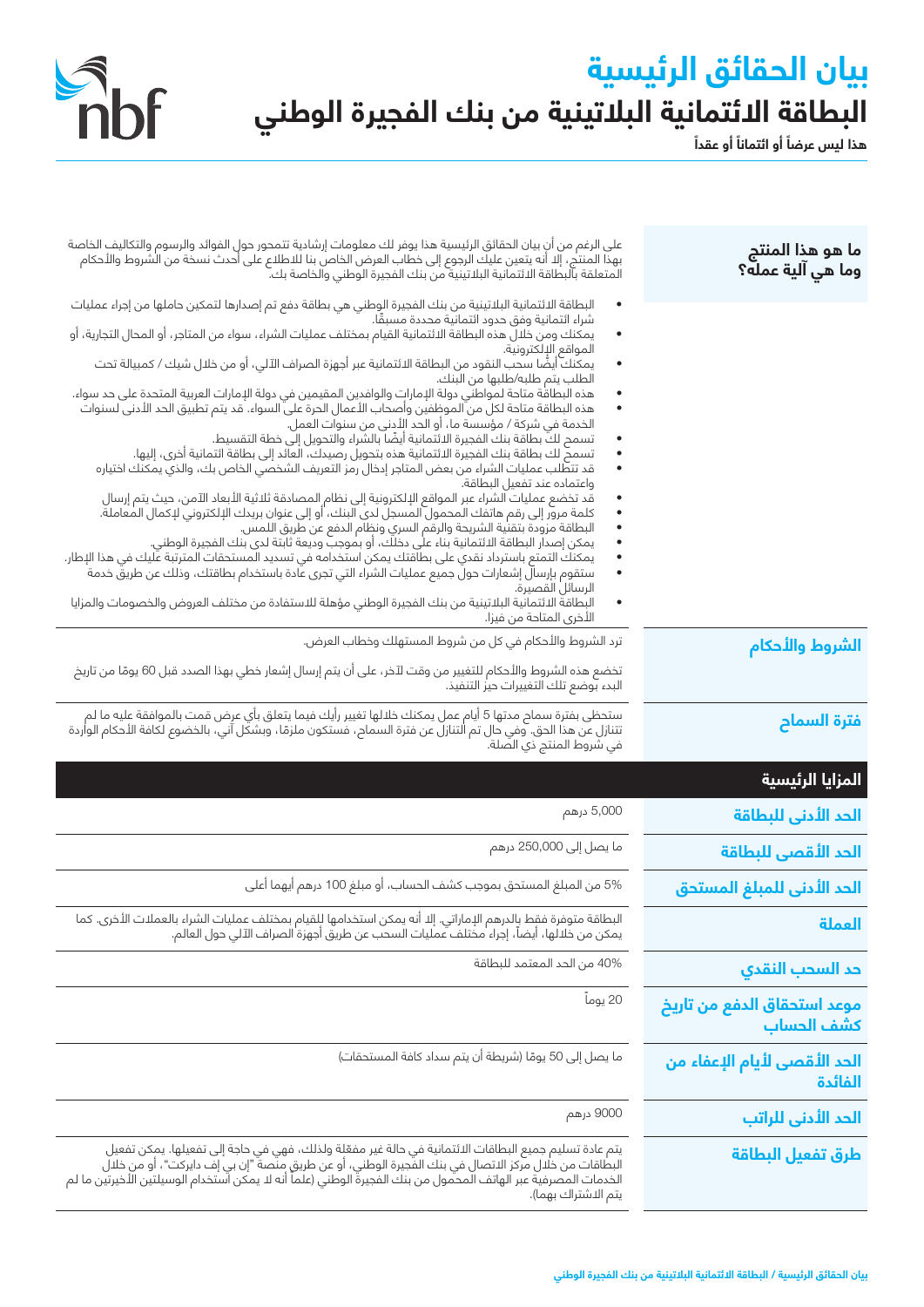| طريقة الدفع                                           | الخصم التلقائي من حساب بنك الفجيرة الوطني، أو من خلال نظام الخصم المباشر من أي حساب لدى بنك آخر.                                                                                                                                                                                                                                                                                                                                                                                                                                                                                                                                                                                          |                              |
|-------------------------------------------------------|-------------------------------------------------------------------------------------------------------------------------------------------------------------------------------------------------------------------------------------------------------------------------------------------------------------------------------------------------------------------------------------------------------------------------------------------------------------------------------------------------------------------------------------------------------------------------------------------------------------------------------------------------------------------------------------------|------------------------------|
|                                                       | إذا كنت قد حصلت على البطاقة مقابل تحويل الراتب، فيتعين عليك عندها إصدار تعليمات دفع ثابتة بقدر %5 من حساب<br>الراتب كحد أدنى.                                                                                                                                                                                                                                                                                                                                                                                                                                                                                                                                                             |                              |
| الحد الأدنى للإيداع للبطاقات<br>الصادرة بموجب الوديعة | الحد الأدنى لمبلغ الوديعة: 60,000 درهم إماراتي<br>(حيث يحدد الحد الائتماني للبطاقة بما قدره %90 من قيمة الوديعة)                                                                                                                                                                                                                                                                                                                                                                                                                                                                                                                                                                          |                              |
| الضمانات                                              | وديعة ثابتة في حال تم إصدار البطاقة بموجب وديعة.<br>شيك موقّع وغير مؤرخ بقيمة تبلغ %120 من الحد الائتماني المطبق في هذا الإطار.                                                                                                                                                                                                                                                                                                                                                                                                                                                                                                                                                           |                              |
| احتساب معدل الفائدة                                   | يتم احتساب الفائدة عادة بناء على الرصيد اليومي.                                                                                                                                                                                                                                                                                                                                                                                                                                                                                                                                                                                                                                           |                              |
|                                                       | غالباً ما يتم تراكم الفائدة على معاملات الشراء الجديدة، ولكن يتم تأجيلها وإدراجها في دورة الفواتير الحالية. ويتم التنازل<br>عنها في دورة الفواتير التالية إذا تم دفع الرصيد الافتتاحي بالكامل بانتهاء فترة السماح.                                                                                                                                                                                                                                                                                                                                                                                                                                                                        |                              |
|                                                       | مثال: كشف حساب صادر بتاريخ 15 مارس من العام 2021 يحظى بفترة سماح مقدارها 20 يوماً، ولا يحتوي على أي<br>رصيد افتتاحي، فيما يحظى برصيد إغلاق قدره 5,500.00 درهم إماراتي، وفائدة مؤجلة مستحقة بقيمة 8.05 درهم<br>إماراتي. الرصيد الافتتاحي لدورة مارس 5,500.00 درهم. إذا دفع العميل 5,500.00 درهم إماراتي قبل انتهاء فترة السماح<br>(4 أبريل)، يتم التنازل عن 8.05 درهم إماراتي وعن الفائدة المستحقة خلال فترة السماح تلك، والبالغة 91.30 درهم<br>إماراتي. إذا تم تسديد قيمة الرصيد الافتتاحي بعد 4 أبريل، فسيتم عندها إصدار فاتورة بمبلغ 8.05 درهم إماراتي،<br>بالإضافة إلى 91.30 درهم إماراتي في الدورة التالية التي تبدأ في 15 أبريل، فيما تستمر الفآئدة في التراكم على الرصيد<br>اليومي. |                              |
|                                                       | فى حين تعد الفائدة على السلف النقدية غير مشروطة، وتعد مستحقة، ويتوجب الالتزام بها، حتى في حال تسديد قيمة<br>كامل المبلغ المستحق على الحساب في دورة الفاتورة الحالية.                                                                                                                                                                                                                                                                                                                                                                                                                                                                                                                      |                              |
| الاسترداد النقدي للبطاقة                              | تعتمد معدلات استرداد النقود عادة على حجم الإنفاق الشهري. إذ يُطبق معدل استرداد نقدي يصل إلى %2 على النفقات<br>المحلية على النحو الآتي:                                                                                                                                                                                                                                                                                                                                                                                                                                                                                                                                                    |                              |
|                                                       | معدل الإنفاق (درهم)                                                                                                                                                                                                                                                                                                                                                                                                                                                                                                                                                                                                                                                                       | مكافأة استرداد النقود (محلي) |
|                                                       | حتى 9,999                                                                                                                                                                                                                                                                                                                                                                                                                                                                                                                                                                                                                                                                                 | 1%                           |
|                                                       | من 10,000 إلى 19,999                                                                                                                                                                                                                                                                                                                                                                                                                                                                                                                                                                                                                                                                      | 1.50%                        |
|                                                       | أكثر من 20,000                                                                                                                                                                                                                                                                                                                                                                                                                                                                                                                                                                                                                                                                            | 2%                           |
|                                                       | تنتهي صلاحية استرداد النقود بعد عامين من تاريخ الاستحقاق.<br>يمكنّ استرداد النقود من خلال التواصل عن طريق خدمة الأوامر الصوتية التفاعلية، أو عبر منصة "إن بي إف دايركت"، أو<br>من خلال الخدمات المصرفية عبر الهاتف المحمول.<br>تتوفر كافة التفاصيل المتعلقة ببرنامج الاسترداد النقدي وبقية الشروط والأحكام الأخرى على موقعنا الإلكتروني.                                                                                                                                                                                                                                                                                                                                                  |                              |
| خطة الدفع سهلة                                        | يمكنك تحويل أي عملية شراء تتم عبر البطاقة إلى أقساط شهرية تسدد خلال فترة تتراوح ما بين 3 و12 شهرًا. أما فيما<br>يتعلق برسوم خطة الدفع السهلة، فقد تم إدراجها أدناه.                                                                                                                                                                                                                                                                                                                                                                                                                                                                                                                       |                              |
| السحب من أجهزة الصراف الآلي                           | يمكن سحب مبالغ نقدية من أي ماكينة صراف آلي، بحيث لا تتجاوز حد السحب النقدي المسموح به في هذا الشأن.<br>تطبق رسوم السلفة النقدية وتستحق الفائدة على الفور.                                                                                                                                                                                                                                                                                                                                                                                                                                                                                                                                 |                              |
| طريقة الوصول                                          | يمكن الوصول إلى كافة التفاصيل المتعلقة بالبطاقة من خلال كشف الحساب الشهري ذي الصلة. كما يمكن الحصول<br>على تلك التفاصيل، أيضاً، عبر التواصل مع مركز الاتصال في بنك الفجيرة الوطني، أو من خلال منصة "إن بي إف<br>دايركت"، أو عن طريق                                                                                                                                                                                                                                                                                                                                                                                                                                                       |                              |
| التقييدات                                             | هذا المنتج غير متاح للطلاب، أو ربات البيوت، أو الأشخاص الذين يتقاضون رواتبهم نقدًا، أو يعملون بنظام العمولة<br>فقط<br>هذا المنتج متاح فقط للمتقدمين الذين استوفوا معاييرنا الائتمانية، كما يخضع، أيضاً، لكافة الشروط والأحكام الناظمة<br>له.                                                                                                                                                                                                                                                                                                                                                                                                                                              |                              |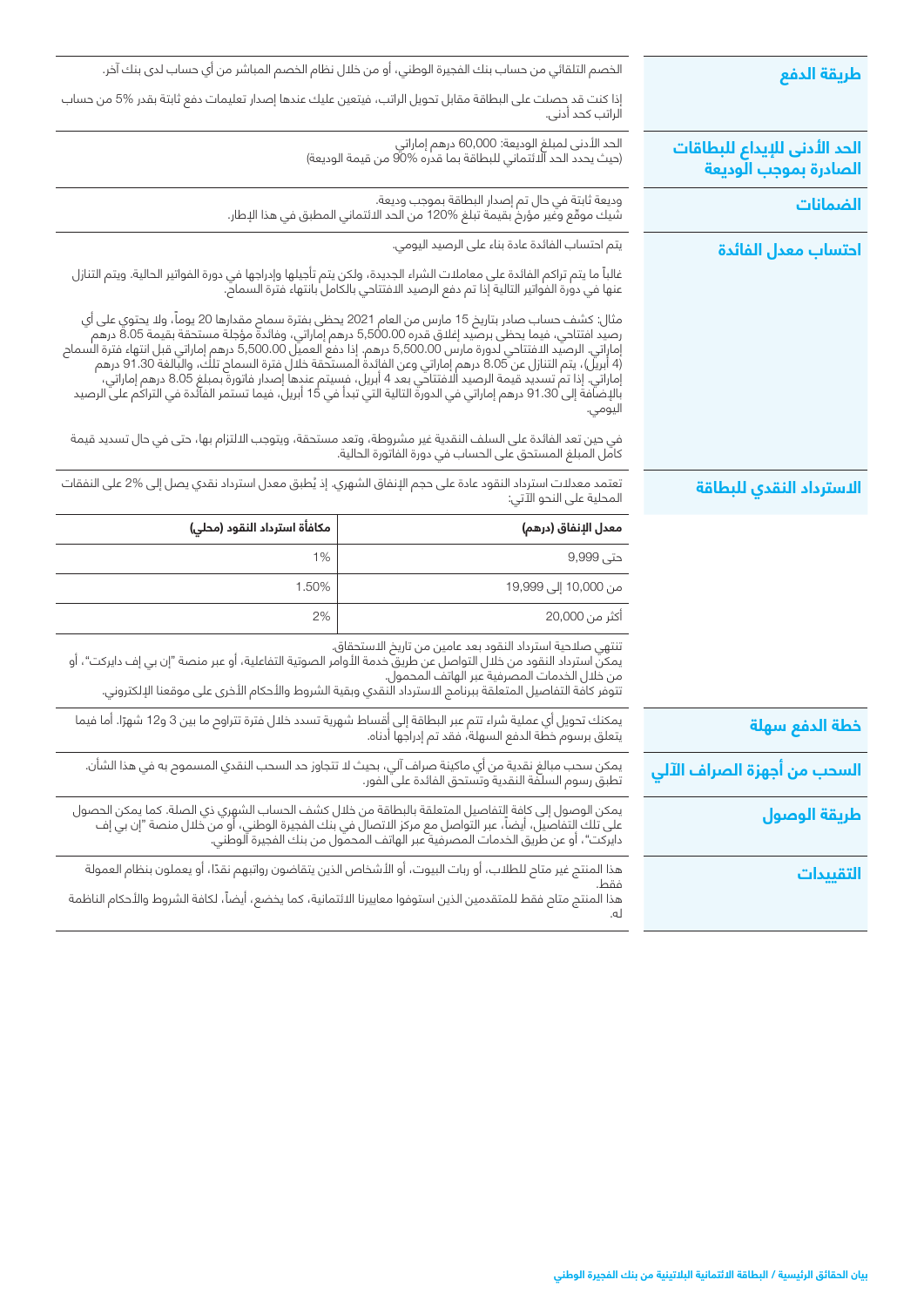| ما هي الرسوم والنفقات المطبقة في هذا الإطار؟ |                                                                                                                                                                                                                                                                                                                                                                                                                                                                                                                                                                                                        |
|----------------------------------------------|--------------------------------------------------------------------------------------------------------------------------------------------------------------------------------------------------------------------------------------------------------------------------------------------------------------------------------------------------------------------------------------------------------------------------------------------------------------------------------------------------------------------------------------------------------------------------------------------------------|
| الرسوم السنوية                               | هذه الخدمة مجانية مدى الحياة                                                                                                                                                                                                                                                                                                                                                                                                                                                                                                                                                                           |
| البطاقة الإضافية                             | 3 بطاقات إضافية مجانية. في حين يتم فرض رسم مقداره 250 درهماً لقاء إصدار أي بطاقة إضافية بعد ذلك.                                                                                                                                                                                                                                                                                                                                                                                                                                                                                                       |
| معدل الفائدة                                 | 2.99% في الشهر                                                                                                                                                                                                                                                                                                                                                                                                                                                                                                                                                                                         |
| رسوم السلفة النقدية                          | 4% من مبلغ السلفة النقدية، أو 50 درهماً إماراتياً أيهما أعلى                                                                                                                                                                                                                                                                                                                                                                                                                                                                                                                                           |
| رسوم استبدال البطاقة                         | 75 درهماً                                                                                                                                                                                                                                                                                                                                                                                                                                                                                                                                                                                              |
| كشف حساب إضافي                               | 45 درهماً                                                                                                                                                                                                                                                                                                                                                                                                                                                                                                                                                                                              |
| رسوم تجاوز الحد                              | 125 درهماً                                                                                                                                                                                                                                                                                                                                                                                                                                                                                                                                                                                             |
| رسم تأخر الدفع                               | 230 درهماً إماراتياً                                                                                                                                                                                                                                                                                                                                                                                                                                                                                                                                                                                   |
| رسوم إجراء المعاملات<br>بالعملات الأجنبية    | 2.5%                                                                                                                                                                                                                                                                                                                                                                                                                                                                                                                                                                                                   |
| رسوم (خطة الدفع السهلة)                      | خطة تقسيط بدون فائدة لمدة 3 أشهر.<br>1.1% فائدة شهرية لمدة تتراوح ما بين 6 و12 شهرًا.<br>كافة الرسوم المتأتية عن التسوية المبكرة خارج شروط خطة الدفع السهلة تلقى على عاتقك.<br>رسوم الإغلاق تبلغ 50 درهمًا إماراتيًا لكل خطّة وبحد أقصى مقدّاره 200 درهم إماراتي.<br>يمكن تحويل المعاملات إلى خطة الدفع السهلة في غضون 45 يومًا من تاريخ الشراء.<br>ئطبق مبلغ 500 درهم إماراتي كحد أدنى لخطة الدفع السهلة لمدة 3 أشهر و 1000 درهم إماراتي للمدة التي تزيد عن 3 أشهر.<br>يُطبق مبلّغ 100,000 درهم إماراتي كحد اقصى لخطّة الدفع السهلة لمدة 3 أشهر و 125,000 درهم إماراتي للمدة التي تزيد<br>عن 3 أشهرً. |

للاطلاع على كافة التفاصيل المتعلقة بالأسعار الأخرى، يرجى زيارة موقعنا الإلكتروني من خلال الرابط التالي: **www.nbf.ae.** 

| الالتزامات الرئيسية                                                                                                                                                                                                              |                          |
|----------------------------------------------------------------------------------------------------------------------------------------------------------------------------------------------------------------------------------|--------------------------|
| يتعين عليك تسديد قيمة الحد الأدنى على الأقل من المستحقات في تاريخ الاستحقاق.                                                                                                                                                     | .1                       |
| في حال قيامك بإصدار تعليمات معينة بالدفع من خلال حساب ما في بنك الفجيرة الوطني، يتعين عليك، ومن أجل ضمان تسديد الدفعة الشهرية في الوقت<br>المحدد، التأكد من أن الحساب المخصص للدفع يحتوي على الرصيد المطلوب في هذا الإطار، قبل ي | $\overline{.2}$          |
| عليك التأكد من أن جميع المعلومات المقدمة لهذا الغرض صحيحة وحديثة.                                                                                                                                                                | $\mathcal{S}.$           |
| يتعين عليك إخطارنا بأي تغييرات قد تطرأ على دخلك أو ظروفك الشخصية.                                                                                                                                                                | $\overline{A}$           |
| تخضع البطاقة الائتمانية عادة لحد معين لا يمكن تجاوزه. ولذلك، فقد يتم رفض أي معاملة تؤدي إلى تجاوز ذلك الحد المتفق عليه، وقد تخضع لرسوم معينة.                                                                                    | .5                       |
| يتعين عليك عدم مشاركة أي معلومات تتعلق ببطاقتك الائتمانية مع أي شخص، وذلك من أجل سلامة أموالك. كما ينبغي عليك، أيضاً، الاحتفاظ برقم التعريف<br>الشخصي والبيانات الأخرى المتعلقة ببطاقتك وأي تفاصيل أخرى خاصة بتحديد الهوية، في م | $\ddot{o}$               |
| .<br>في حال حدوث أي تغيير في البيانات الواردة في قسم "اعرف عميلك" والخاصة بك، يرجى إبلاغ البنك بذلك لكي يتم تعديل تلك البيانات وفقاً للمعطيات الجديدة،<br>وتجنب تعطيل الخدمات المتاحة في هذا الإطار.                             | $\overline{\mathcal{L}}$ |
| يرجى التحقق من جدول الرسوم المفروضة على مختلف الخدمات قبل إجراء أي معاملة، وذلك لتجنب أي خلاف قد ينشأ بشأن الرسوم المفروضة.                                                                                                      | $\boldsymbol{.8}$        |
| يرجى الاطلاع على الموعد النهائي والخاص بجميع المعاملات لتجنب أي تأخير قد يطرأ على سير معاملاتك. ثمة حدود أخرى مطبقة على المعاملات، التي تُجرى عادة<br>عبر القنوات الإلكترونية المتاحة في هذا الشأن. وبمجرد الوصول إلى تلك الحدود | .9                       |
| تخضع عمليات الدفع، التي تتم عادة عبر الإنترنت باستخدام البطاقة الائتمانية، إلى نظام أمان ثلاثي الأبعاد، وسيتطلب ذلك استخدام كلمة المرور المخصصة<br>للاستعمال لمرة واحدة والتي يتم إرسالها عادة عبر خدمة الرسائل القصيرة والبريد  | .10                      |
| يجب عليك التحقق التام من كافة المعاملات الواردة في كشف الحساب، وينبغي عليك، أيضاً، إخطار البنك كتابيًا في حال ورود أي خطأ أو تناقض، وذلك في غضون<br>(15) خمسة عشر يومًا من تاريخ إرسال كشف الحساب إلى عنوانك المسجل في سجلات الب | .11                      |
|                                                                                                                                                                                                                                  | .12                      |
| قم بالإبلاغ فوراً عن أي عمليات غير مصرح بها عن طريق التواصل معنا من خلال مركز الاتصال الخاص بنا عبر الرقم، الذي أتينا على ذكره آنفاً، واطلب حظر البطاقة.                                                                         | .13                      |
| قم بالإبلاغ فوراً في حال فقدان أو سرقة البطاقة الخاصة بك، من خلال مركز الاتصال لدينا. ستظل مسؤولاً عن كل العمليات التي تجرى باستخدام بطاقتك ريثما يتم<br>الإبلاغ عنها.                                                           | .14                      |